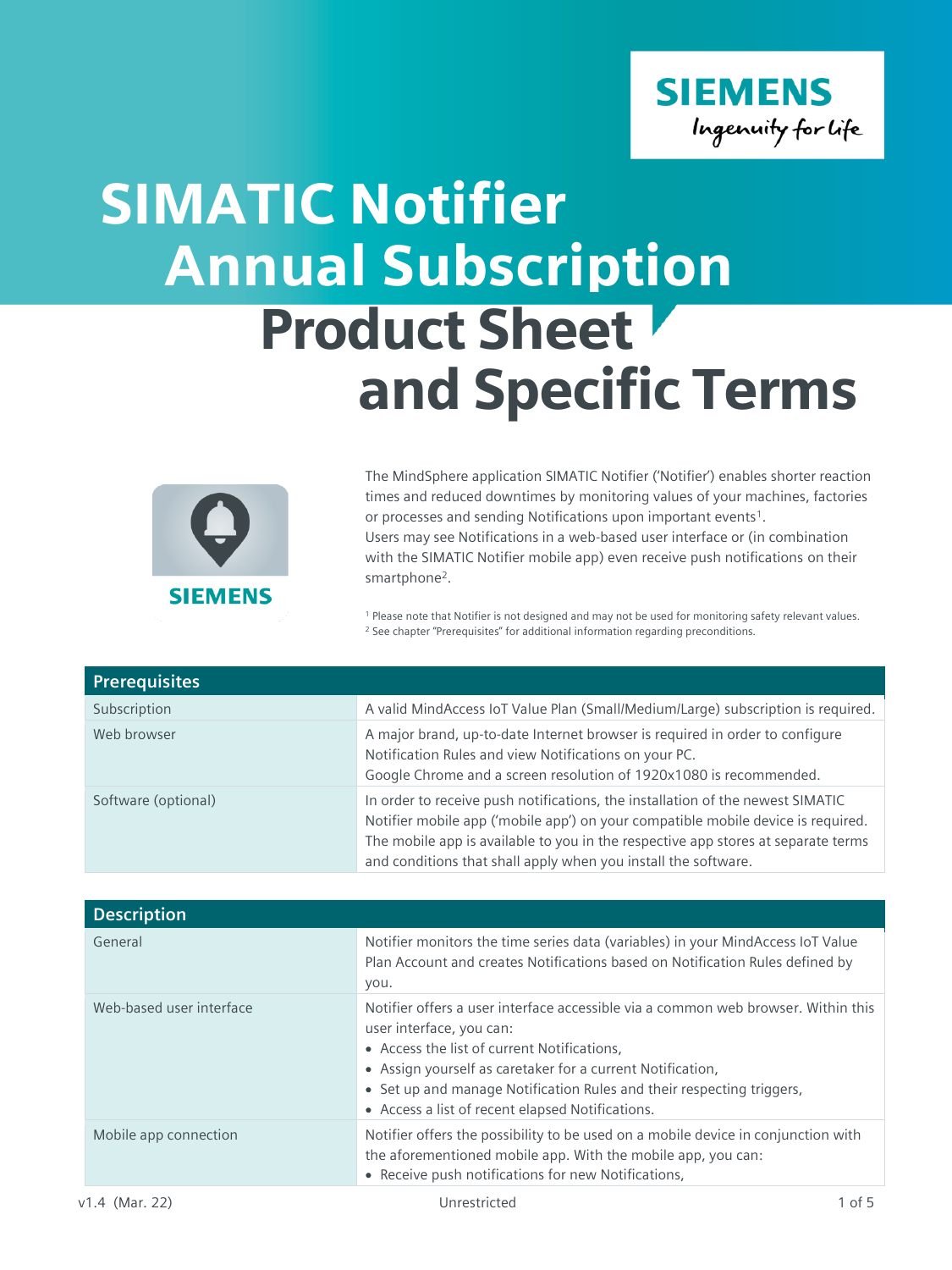|                         | • Access the list of current Notifications,<br>• Assign yourself as caretaker for a current Notification.                                                                                                                                                                                                                                                                                                                                                                                                                                                                                                                                                                                                                                                                                                                                     |
|-------------------------|-----------------------------------------------------------------------------------------------------------------------------------------------------------------------------------------------------------------------------------------------------------------------------------------------------------------------------------------------------------------------------------------------------------------------------------------------------------------------------------------------------------------------------------------------------------------------------------------------------------------------------------------------------------------------------------------------------------------------------------------------------------------------------------------------------------------------------------------------|
| Application permissions | Notifier is operated in a data center in the Area European Union and reads,<br>processes and writes the following data:<br>• Time series data which includes the variables received from an Asset,<br>• Asset configuration data which describes the Asset (e.g. Asset name,<br>location),<br>• User data (User name (given name and surname), email address, user rights<br>granted, user role, language and application data (message filter)),<br>• Configuration data (e.g. filter settings, data necessary for establishing and<br>maintaining connections from your mobile device).<br>Notifier performs the following activities which modify or amend Your Content<br>in your MindAccess Account on your behalf:<br>• Read data to evaluate Notification Rules and create new Notifications,<br>• Create and store new Notifications, |
|                         | • Read and write User data as required for certain functions (e.g. User access<br>management, accept Notifications),<br>• Hold data in a temporary data storage in Germany to improve performance                                                                                                                                                                                                                                                                                                                                                                                                                                                                                                                                                                                                                                             |
|                         | and stability.                                                                                                                                                                                                                                                                                                                                                                                                                                                                                                                                                                                                                                                                                                                                                                                                                                |

| <b>Pricing Model</b>                                                                                                                                                                                                                                                                                                                |                                                                                                                                                                                                                                                                                                                                                                                                                                                             |                                        |
|-------------------------------------------------------------------------------------------------------------------------------------------------------------------------------------------------------------------------------------------------------------------------------------------------------------------------------------|-------------------------------------------------------------------------------------------------------------------------------------------------------------------------------------------------------------------------------------------------------------------------------------------------------------------------------------------------------------------------------------------------------------------------------------------------------------|----------------------------------------|
| Fee for                                                                                                                                                                                                                                                                                                                             | Base subscription <sup>1</sup>                                                                                                                                                                                                                                                                                                                                                                                                                              | <b>Upgrade subscription (optional)</b> |
|                                                                                                                                                                                                                                                                                                                                     | 15 Notification Rules                                                                                                                                                                                                                                                                                                                                                                                                                                       | additional 15 Notification Rules       |
| <b>Billing cycle</b>                                                                                                                                                                                                                                                                                                                | Yearly in advance                                                                                                                                                                                                                                                                                                                                                                                                                                           | Yearly in advance                      |
| <sup>1)</sup> Should the actual usage of your base subscription repeatedly exceed the applicable limit of Notification Rules, and should you not order the appropriate<br>increase of usage capacities for an additional fee, we reserve the right to suspend the Service. Other contractual rights and remedies remain unaffected. |                                                                                                                                                                                                                                                                                                                                                                                                                                                             |                                        |
| Base subscription fee                                                                                                                                                                                                                                                                                                               | The base subscription allows access and use of Notifier and setting up up to 15<br>Notification Rules.<br>One Notification Rule can monitor variables and compare them to trigger values<br>accordingly. If the trigger is met, a Notification will be created which can be<br>accessed via the web-based user interface or the mobile app.                                                                                                                 |                                        |
| Upgrade subscription fee                                                                                                                                                                                                                                                                                                            | Additional fee is charged on yearly basis for additional Notification Rules created<br>in the application exceeding the number of Notification Rules included in the<br>base subscription.<br>For example, if 17 Notification Rules are created, then 1 Notification Rules<br>upgrade is charged (17 Rules $-$ 15 Rules included in base subscription = 2<br>additional Rules $\rightarrow$ 1 Rules upgrade subscription necessary).                        |                                        |
| Payment terms                                                                                                                                                                                                                                                                                                                       | The fees for the base and any upgrade subscription are charged yearly in<br>advance.                                                                                                                                                                                                                                                                                                                                                                        |                                        |
| <b>Subscription Term</b>                                                                                                                                                                                                                                                                                                            | The initial Subscription Term for the base and any upgrade subscription is 12<br>months. Following expiration of the preceding Subscription Term, the<br>subscription automatically renews with a Subscription Term of 12 months at the<br>then-current terms made available under www.mindsphere.io/terms, unless<br>either Party notifies the other Party at least 60 days prior to the then-current<br>expiration date that it has elected not to renew. |                                        |
| Adaptation of fees                                                                                                                                                                                                                                                                                                                  | The fees during any renewed Subscription Term will be the same as during the<br>immediately prior Subscription Term, unless we notify you of a Fee Change at<br>least 90 days prior to the end of the then-current Subscription Term, in which<br>case the communicated Fee Change will be effective upon subscription renewal.                                                                                                                             |                                        |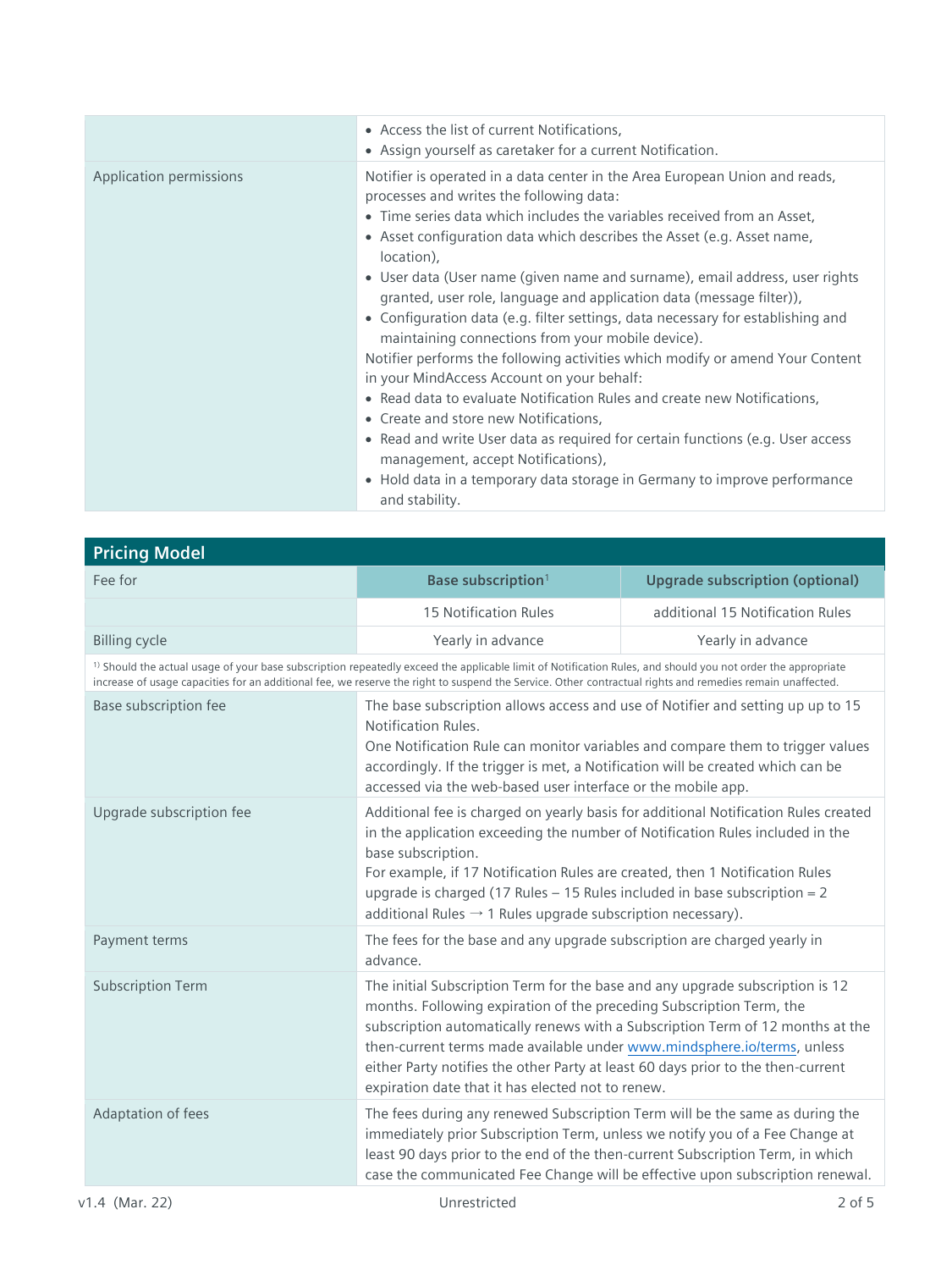|       | During a running Subscription Term we may change or add new fees<br>(collectively referred to as "Fee Change") due to and to the extent required to<br>reflect: (i) changes in the quality or functionalities of the Service; (ii) material<br>changes in market conditions; (iii) general increases in wages or other<br>employment costs; and/or (iv) changes in procurement costs due to price<br>changes made by our suppliers, in each case to the extent that the changes<br>affect our provision of the agreed Service. We will notify you of any Fee Change<br>at least 60 days in advance of the effective date of the Fee Change.                                                                                                                                                                                                                                                                                                                                                                                                                                                                                                                                                                                  |
|-------|------------------------------------------------------------------------------------------------------------------------------------------------------------------------------------------------------------------------------------------------------------------------------------------------------------------------------------------------------------------------------------------------------------------------------------------------------------------------------------------------------------------------------------------------------------------------------------------------------------------------------------------------------------------------------------------------------------------------------------------------------------------------------------------------------------------------------------------------------------------------------------------------------------------------------------------------------------------------------------------------------------------------------------------------------------------------------------------------------------------------------------------------------------------------------------------------------------------------------|
| Trial | "Trial" refers to an application that has been designated as a "trial" offering in the<br>product description in the applicable Order Form. Any application delivered as a<br>Trial is a "Free of Charge Service" as that term is defined in the MMA.<br>We will notify you by email of the exact start and end date of the Subscription<br>Term for the Trial ("Free Trial Period").<br>You may terminate the Trial at any time during the Free Trial Period by providing<br>written notice to trial@mindsphere.io no later than 14 days prior to the end date<br>of the Free Trial Period. We may terminate your access to the Trial at any time<br>after receipt of your written termination notice. Termination of the Trial shall<br>also result in termination of the respective corresponding paid subscription<br>ordered.<br>During the Free Trial Period, our standard support and service level obligations<br>do not apply. We may however, at our sole discretion, make certain free of<br>charge support services available to you. Upon expiration of the Free Trial<br>Period, the Subscription Term for the respective corresponding paid subscription<br>will begin, and you will be invoiced accordingly. |

| <b>Specific Terms</b>   |                                                                                                                                                                                                                                                                                                                                                                                                                                                                                                                                                                                                                                                                                                                                                                                         |
|-------------------------|-----------------------------------------------------------------------------------------------------------------------------------------------------------------------------------------------------------------------------------------------------------------------------------------------------------------------------------------------------------------------------------------------------------------------------------------------------------------------------------------------------------------------------------------------------------------------------------------------------------------------------------------------------------------------------------------------------------------------------------------------------------------------------------------|
| Service Level Agreement | The Monthly Uptime Percentage for this application is 90 %. Monthly Uptime<br>Percentage is defined in the MindSphere Supplemental Terms available on<br>www.mindsphere.io/terms.                                                                                                                                                                                                                                                                                                                                                                                                                                                                                                                                                                                                       |
| <b>Limited Reliance</b> | You acknowledge and agree that the application is not designed to be used for<br>the operation of or within a High Risk System if the functioning of the High Risk<br>System is dependent on the proper functioning of the application.<br>Destination and/or processing servers and other reasons outside of our control<br>may delay or block Notifications sent via Notifier. There is no warranty that<br>Notifications will reach their intended destination during any stated time-frame.                                                                                                                                                                                                                                                                                         |
| Application use rights  | This application can be used as part of OEM Services as described in the Specific<br>Terms for MindAccess IoT Value Plan published on www.mindsphere.io/terms.<br>Under the Account of your MindAccess IoT Value Plan, you may permit Users of<br>Third Parties to access and use this application for the purpose of receiving a<br>service from you.                                                                                                                                                                                                                                                                                                                                                                                                                                  |
| Data use rights         | "Collected Data" means the following data collected by Notifier: any data and<br>information processed and monitored by Notifier in order to fulfil its<br>functionality. You acknowledge that Collected Data may include copies made by<br>Notifier from certain parts of Your Content for use in accordance with this<br>Product Sheet and Specific Terms.<br>During and after the Subscription Term, Siemens and its business partners may<br>use Collected Data for Siemens' internal purposes (e.g. development and<br>improvement of products and services) and to improve Notifier. Use of Collected<br>Data in accordance with this Section will be at Siemens' risk. Should Siemens<br>divest substantially all of its assets of a business or should an Affiliate cease to be |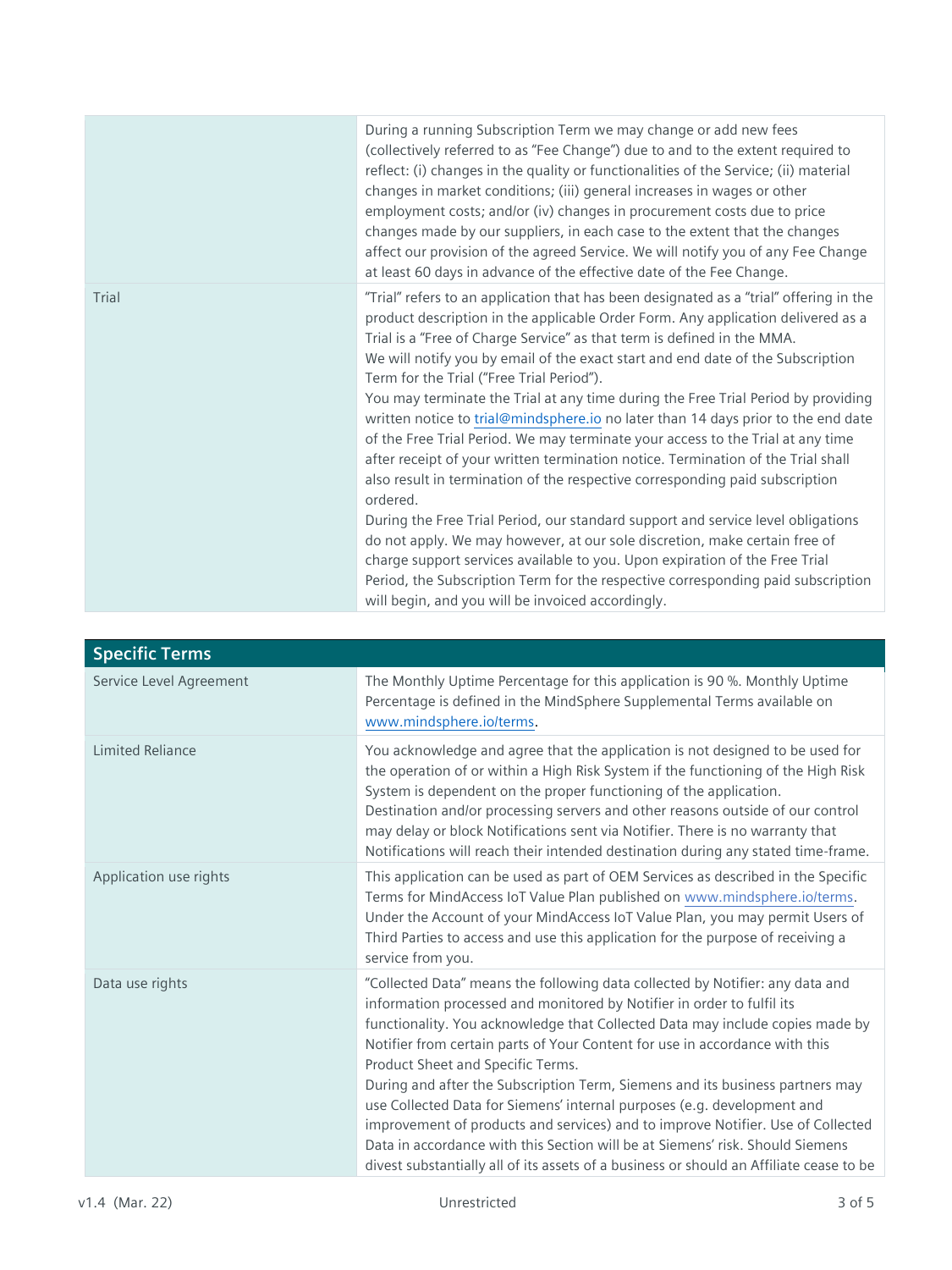|                                                           | an Affiliate of Siemens AG, the purchaser of the divested business or the former<br>Affiliate, respectively, may use the Collected Data received by such business or<br>Affiliate before divestment, only as permitted in this Product Sheet and Specific<br>Terms.                                                                                                                                                                                                                                                                                                                                                                                            |
|-----------------------------------------------------------|----------------------------------------------------------------------------------------------------------------------------------------------------------------------------------------------------------------------------------------------------------------------------------------------------------------------------------------------------------------------------------------------------------------------------------------------------------------------------------------------------------------------------------------------------------------------------------------------------------------------------------------------------------------|
| <b>Third Party Terms</b>                                  | The application contains Third Party services, including open source software,<br>commercial software, or software-related managed services, which are subject<br>to additional or different terms, license rights, or require certain notices by their<br>licensors, which we are obliged to pass on to you as your licensor and to which<br>you agree to abide ("Third Party Terms"). The Third Party Terms for Notifier are<br>made available via the following web link: https://sie.ag/MindSphere-<br>ThirdParty_SIMATIC-Notifier.                                                                                                                        |
| <b>External Services</b>                                  | We use Google Firebase to send push notifications to Android and iOS devices.<br>• On subscribing to Notifier, the mobile device receives a unique token which is<br>registered with Google Firebase and passed to Notifier backend.<br>• Receiving token from Notifier Server, it sends "Notification information" to<br>Google Firebase.<br>• Google Firebase receives the Notification information and forwards it to the<br>mobile device.<br>You agree to abide to the terms of service for Google Firebase made available via<br>the following web link: https://firebase.google.com/terms (please see terms of<br>service listed for Firebase Hosting). |
| Changes to the Product Sheet and<br><b>Specific Terms</b> | We may update this document from time to time during a Subscription Term in<br>order to reflect any changes agreed with or imposed by our subcontractors<br>(including changes in open source software license terms) or when we introduce<br>new features, supplements, enhancements or capabilities (e.g. that were not<br>previously included with the subscription, but added for no additional fee).<br>These changes shall become binding upon release of a new version of this<br>document on www.mindsphere.io/terms.                                                                                                                                  |
| Support                                                   | Support may be contacted via Industry Online Support:<br>https://support.industry.siemens.com/.<br>Support is available in English and German.                                                                                                                                                                                                                                                                                                                                                                                                                                                                                                                 |

| <b>Export Control Regulations</b> |   |
|-----------------------------------|---|
| Al                                | N |
| <b>FCCN</b>                       |   |

| Security Information |                                                                                                                                                                                                                |
|----------------------|----------------------------------------------------------------------------------------------------------------------------------------------------------------------------------------------------------------|
| General              | In order to protect plants, systems, machines and networks against cyber<br>threats, it is necessary that you implement and continuously maintain a holistic,<br>state-of-the-art industrial security concept. |
| Secure communication | Data transmission will be done via HTTPS protocol from Asset to your<br>MindAccess Account.                                                                                                                    |